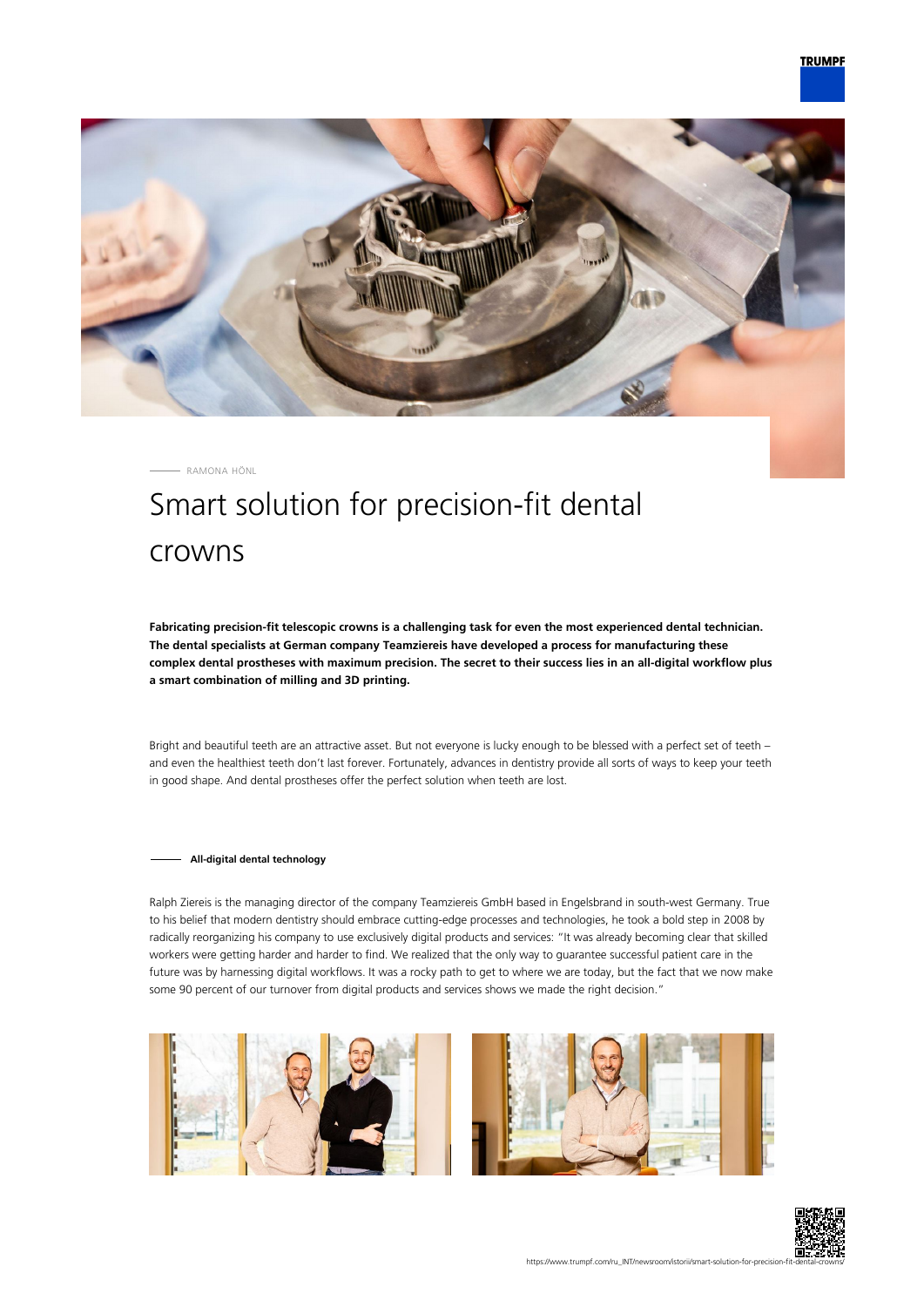Niclas Ziereis (right) joined his father's company two years ago as a senior manager and head of sales. To meet the challenges that lie ahead, they are expanding their production facilities, increasing the size of their customer support team and investing in additional 3D printers. (Picture: Steffen Müller-Klenk)

Switching to all-digital processes for dental technology has put Ralph Ziereis firmly on the road to success. His customers can choose between individual machines or turnkey fabrication processes. (Picture: Steffen Müller-Klenk)



Ralph Ziereis spotted the potential of 3D printing and believes this technology marks a permanent change to manufacturing processes in the dental industry. (Picture: Steffen Müller-Klenk)



The pulsed laser in TRUMPF's TruPrint 1000 is an excellent choice for creating high-quality surfaces. Its multi-laser capabilities enable highly productive manufacturing processes. (Picture: Steffen Müller-Klenk)



The telescopic crown is built up layer by layer from the powder bed. After this step, the crowns match the geometry of the primary coping almost perfectly, apart from a minimal amount that has to be milled off the inner surfaces. (Picture: Steffen Müller-Klenk)



The primary coping (bottom) is cemented to the existing, prepped tooth stumps. The secondary crown, or female part, is connected to splints for the replacement teeth and placed on the primary coping. (Picture: Steffen Müller-Klenk)

#### **Demand for smart solutions**

**»**

Teamziereis takes a traditional approach to selling its products and services to large laboratories, independent dental technicians and dentists. It offers a wide range of equipment including oral scanners, lab scanners, milling machines and 3D printers, all sourced from brand manufacturers such as the high-tech company TRUMPF. Unlike its competitors, however, Teamziereis also offers dental labs the chance to purchase end-to-end digital manufacturing set-ups. By providing the right combination of machines, interfaces and process expertise, Teamziereis helps customers find the simplest way to manufacture their own top-quality, complex dental prostheses on site – all within just one week of getting the machines up and running. Teamziereis also has a team of service technicians who provide ongoing remote support via Teamviewer. For smaller labs that are not ready to make such a major investment, Teamziereis offers an in-house dental prosthesis manufacturing service.

**There's so much amazing craftsmanship in dental technology. But if we want to be sure of being able to provide patients with the care they need in the future, we need to embrace digital processes and new technologies such as 3D printing.**

Ralph Ziereis, Executive Manager, Teamziereis

## **3D printing transforms manufacturing**

To develop its innovative fabrication process for telescopic crowns, Teamziereis spent nine months working with five partners, one of whom was TRUMPF: "We tried out laser melting for the first time back in 2018, but we weren't happy with the surface quality of the printed parts," says Ziereis. "Nonetheless, we saw that the technology had lots of potential, so we were